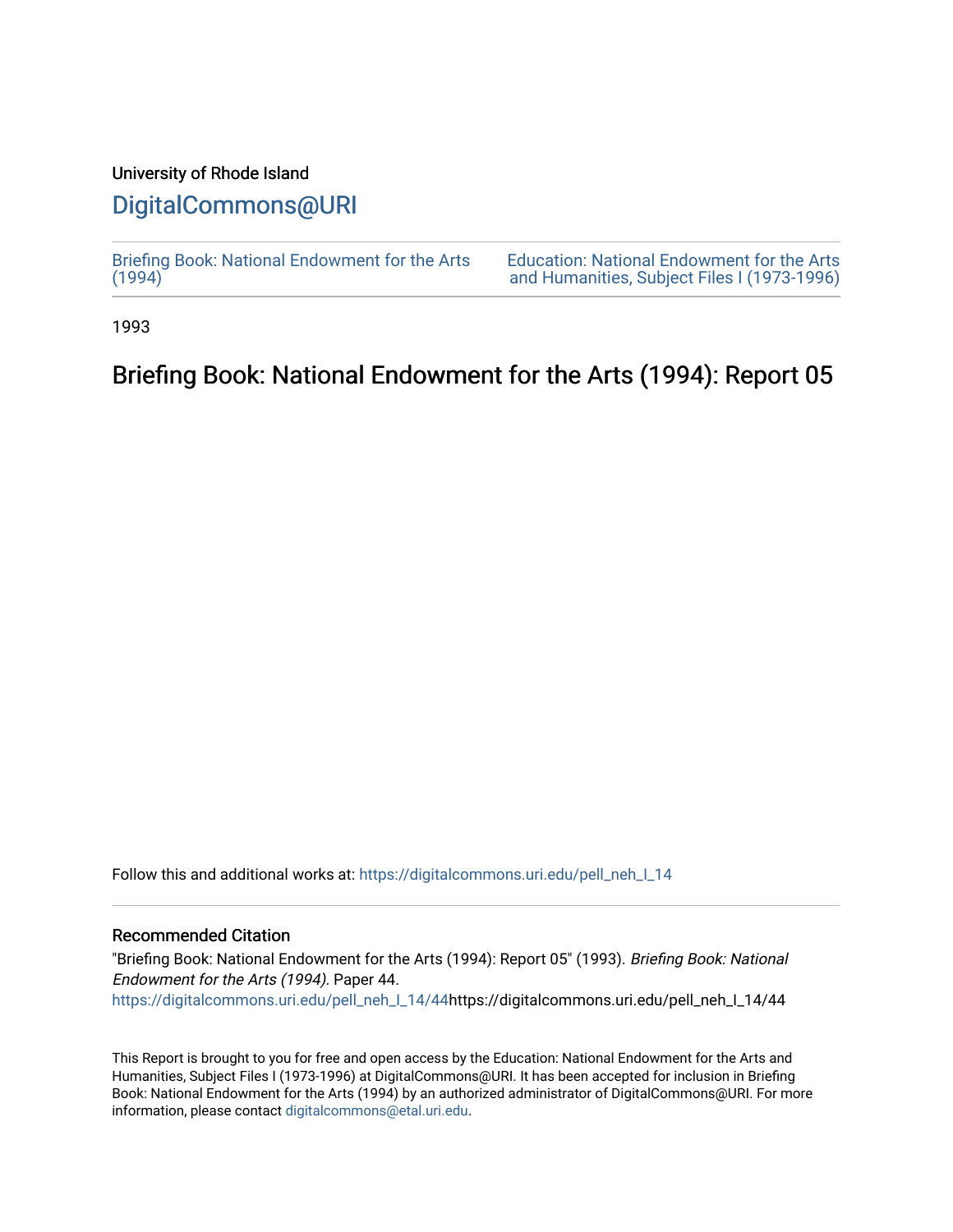92283433  $P.02$ 

 $\cdot$ 

# NATIONAL **ENDOWMENT** FOR THE ARTS

Ť

 $\overline{1}$ 

#### INDIANA

#### ARTS ENDOWMENT GRANTS TO INDIVIDUALS

FY 93

| The Federal agency<br>that supports the                             | Bloomington                                             |                  |             |
|---------------------------------------------------------------------|---------------------------------------------------------|------------------|-------------|
| visual, literary and<br>performing arts to<br>benefit all Americans | Jennifer C. Jackson<br>Arts Administration Fellows      |                  | \$6,000     |
|                                                                     | <u>Greencastle</u>                                      |                  |             |
|                                                                     | Thomas C. Chiarella<br>Fellowships for Creative Writers |                  | \$20,000    |
|                                                                     | <b>Warsaw</b>                                           |                  |             |
| Arts in Education<br>Challenge &<br>Advancement                     | George W. Kalamaras<br>Fellowships for Creative Writers |                  | \$20,000    |
| Dance                                                               | TOTAL FY 93 GRANTS TO INDIVIDUALS                       | 3 GRANTS         | \$46,000    |
| Design Arts                                                         | <b>TOTAL FY 93 GRANTS TO INDIANA</b>                    | <b>27 GRANTS</b> | \$1,233,700 |
| cpansion Arts                                                       |                                                         |                  |             |
| Folk Arts                                                           |                                                         |                  |             |
| International                                                       | FY 92                                                   |                  |             |
| Literature                                                          |                                                         |                  |             |
| Locais                                                              | Bloomington                                             |                  |             |
| Media Arts                                                          | Cornelia Nixon                                          |                  | \$20,000    |
| Museum                                                              | Fellowships for Creative Writers                        |                  |             |
| Music                                                               | Jeffrey A. Wolin                                        |                  | \$20,000    |
| Opera/Musical<br>Theater                                            | Visual Artists Fellowships<br>Evansville                |                  |             |
| Presenting &<br>Commissioning                                       | John W. McNaughton<br>Visual Artists Fellowships        |                  | \$20,000    |
| State & Regione '                                                   |                                                         |                  |             |
| Theater                                                             | <b>TOTAL FY 92 GRANTS TO INDIVIDUALS</b>                | <b>3 GRANTS</b>  | \$60,000    |
| Visual Arts                                                         | <b>TOTAL FY 92 GRANTS TO INDIANA</b>                    | 23 GRANTS        | \$1,114,800 |

 $\bar{z}$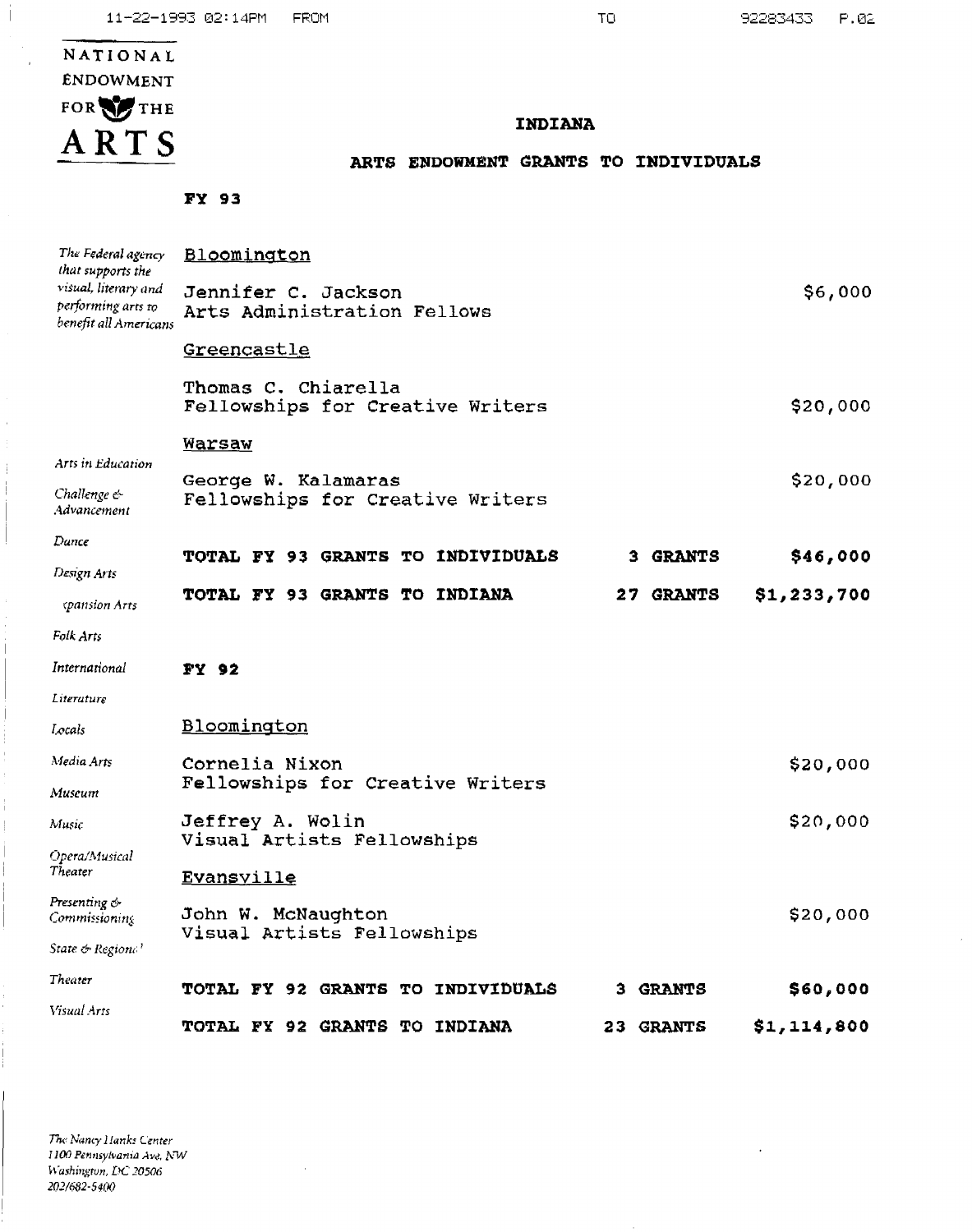|                                                                     | 11-22-1993 02:14PM    | FROM |                                   | ТO                                   | 92283433  | P.03     |
|---------------------------------------------------------------------|-----------------------|------|-----------------------------------|--------------------------------------|-----------|----------|
| NATIONAL                                                            |                       |      |                                   |                                      |           |          |
| <b>ENDOWMENT</b>                                                    |                       |      |                                   |                                      |           |          |
| FOR THE                                                             |                       |      |                                   |                                      |           |          |
| ARTS                                                                |                       |      | <b>OKLAHOMA</b>                   |                                      |           |          |
|                                                                     |                       |      |                                   | ARTS ENDOWMENT GRANTS TO INDIVIDUALS |           |          |
|                                                                     | <b>FY 93</b>          |      |                                   |                                      |           |          |
| The Federal agency<br>that supports the                             | Tahlequah             |      |                                   |                                      |           |          |
| visual, literary and<br>performing arts to<br>benefit all Americans | Ronald E. Robinson    |      | Fellowships for Creative Writers  |                                      |           | \$20,000 |
|                                                                     |                       |      | TOTAL FY 93 GRANTS TO INDIVIDUALS | <b>1 GRANT</b>                       |           | \$20,000 |
|                                                                     |                       |      | TOTAL FY 93 GRANTS TO OKLAHOMA    | 16 GRANTS                            | \$793,200 |          |
| Arts in Education                                                   | <b>FY 92</b>          |      |                                   |                                      |           |          |
| Challenge $\phi$<br>Advancement                                     | Oklahoma City         |      |                                   |                                      |           |          |
| Dance                                                               | JoAnne E. Vervinck    |      |                                   |                                      | \$15,000  |          |
| Design Arts                                                         | Design Project Grants |      |                                   |                                      |           |          |
| pansion Arts                                                        |                       |      |                                   |                                      |           |          |
| Folk Arts                                                           |                       |      | TOTAL FY 92 GRANTS TO INDIVIDUALS | 1 GRANT                              | \$15,000  |          |
| International                                                       |                       |      | TOTAL FY 92 GRANTS TO OKLAHOMA    | 17 GRANTS                            | \$795,800 |          |
| Literature                                                          |                       |      |                                   |                                      |           |          |
| Locals                                                              |                       |      |                                   |                                      |           |          |
| Media Arts                                                          |                       |      |                                   |                                      |           |          |
| Museum                                                              |                       |      |                                   |                                      |           |          |
| Music                                                               |                       |      |                                   |                                      |           |          |
| Opera/Musical<br>Theater                                            |                       |      |                                   |                                      |           |          |
| Presenting &<br>Commissioning                                       |                       |      |                                   |                                      |           |          |
| State & Regione'                                                    |                       |      |                                   |                                      |           |          |
| Theater                                                             |                       |      |                                   |                                      |           |          |

Visual Arts

The Nancy Hanks Center<br>1100 Pennsylvania Ave. NW Washington, DC 20506<br>202/682-5400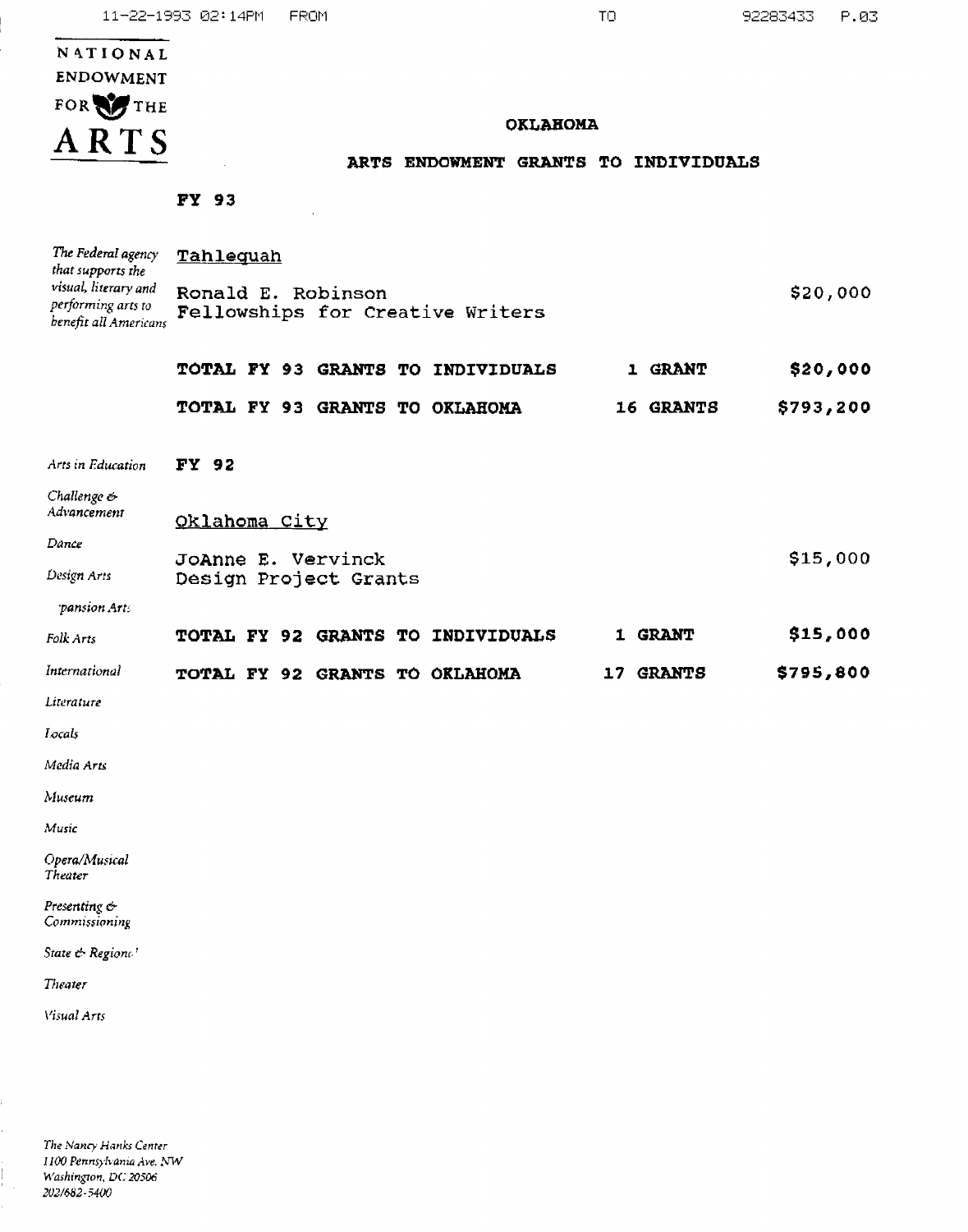| NATIONAL  |  |  |  |  |
|-----------|--|--|--|--|
| ENDOWMENT |  |  |  |  |
| FOR THE   |  |  |  |  |
| ARTS      |  |  |  |  |

#### **KANSAS**

#### ARTS ENDOWMENT GRANTS TO INDIVIDUALS

FY 92

| The Federal agency<br>that supports the                             | Wichita                                            |          |
|---------------------------------------------------------------------|----------------------------------------------------|----------|
| visual, literary and<br>performing arts to<br>benefit all Americans | Janet S. Peery<br>Fellowships for Creative Writers | \$20,000 |

|  |                                     | TOTAL FY 92 GRANTS TO INDIVIDUALS | <b>1 GRANT</b>   | \$20,000  |
|--|-------------------------------------|-----------------------------------|------------------|-----------|
|  | <b>TOTAL FY 92 GRANTS TO KANSAS</b> |                                   | <b>18 GRANTS</b> | \$890,300 |

Arts in Education

| Challenge $\epsilon$<br>Advancement | $\mathcal N$ o | INDIVS IN 1993 |  |
|-------------------------------------|----------------|----------------|--|
| Dance                               |                |                |  |
| Design Arts                         |                |                |  |
| <i><b>xpansion Arts</b></i>         |                |                |  |
| Folk Arts                           |                |                |  |
| International                       |                |                |  |
| Literature                          |                |                |  |
| Locals                              |                |                |  |
| Media Arts                          |                |                |  |
| Museum                              |                |                |  |
| Music                               |                |                |  |
| Opera/Musical<br>Theater            |                |                |  |

Presenting  $\in$ Commissioning

State & Regione!

Theater

Visual Arts

The Nancy Hanks Center 1100 Pennsylvania Ave. NW Washington, DC 20506 202/682-5400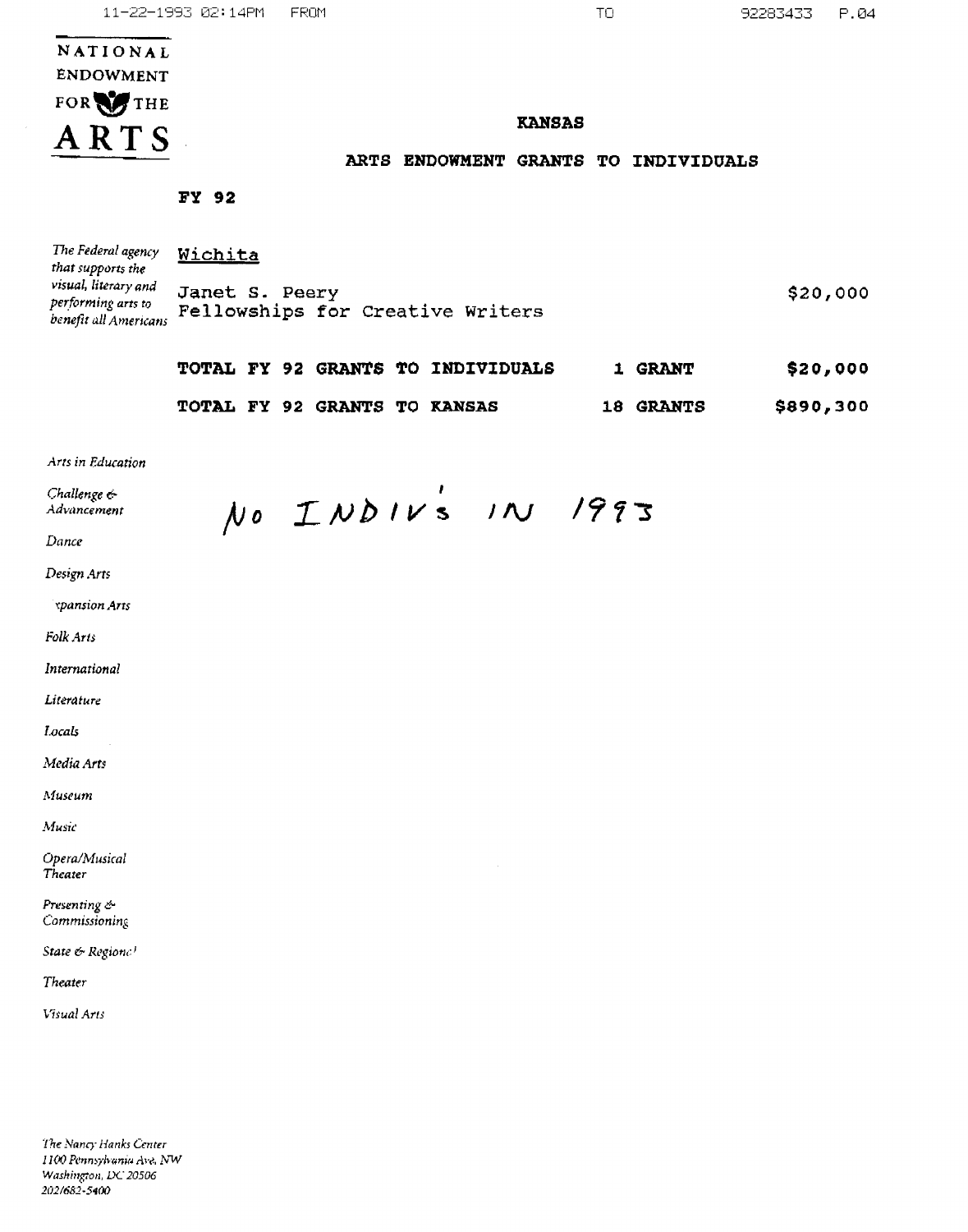# NATIONAL ENDOWMENT FOR THE ARTS

#### NORTH CAROLINA

### ARTS ENDOWMENT GRANTS TO INDIVIDUALS

FY 93

| The Federal agency<br>that supports the                             | Carrboro                                             |                 |             |
|---------------------------------------------------------------------|------------------------------------------------------|-----------------|-------------|
| visual, literary and<br>performing arts to<br>benefit all Americans | Stefan Keydel<br>Arts Administration Fellows         |                 | \$5,900     |
|                                                                     | Charlotte                                            |                 |             |
|                                                                     | Dannye G. Powell<br>Fellowships for Creative Writers |                 | \$20,000    |
| Arts in Education                                                   | High Point                                           |                 |             |
| Challenge &<br>Advancement                                          | William G. Fick<br>Visual Artists Fellowships        |                 | \$20,000    |
| Dance                                                               | Weaverville                                          |                 |             |
| Design Arts                                                         | Karen Salyer McElmurray                              |                 | \$20,000    |
| pansion Arts                                                        | Fellowships for Creative Writers                     |                 |             |
| Folk Arts                                                           | Winston-Salem                                        |                 |             |
| International                                                       | Rick McCullough                                      |                 | \$20,000    |
| Literature                                                          | Choreographers' Fellowships                          |                 |             |
| Locals                                                              |                                                      |                 |             |
| Media Arts                                                          | TOTAL FY 93 GRANTS TO INDIVIDUALS                    | <b>5 GRANTS</b> | \$85,900    |
| Museum                                                              | TOTAL FY 93 GRANTS TO NORTH CAROLINA                 | 54 GRANTS       | \$1,634,564 |
| Music                                                               |                                                      |                 |             |
| Opera/Musical<br>Theater                                            | FY 92                                                |                 |             |
| Presenting &<br>Commissioning                                       | Chapel Hill                                          |                 |             |
| State & Regiona!                                                    | Alan R. Shapiro<br>Fellowships for Creative Writers  |                 | \$20,000    |
| Theater                                                             | Cherokee                                             |                 |             |
| Visual Arts                                                         | Walker Calhoun                                       |                 | \$5,000     |
|                                                                     | National Heritage Fellowships                        |                 |             |

The Nancy Hanks Center 1100 Pennsylvania Ave. NW Washington, DC 20506 202/682-5400